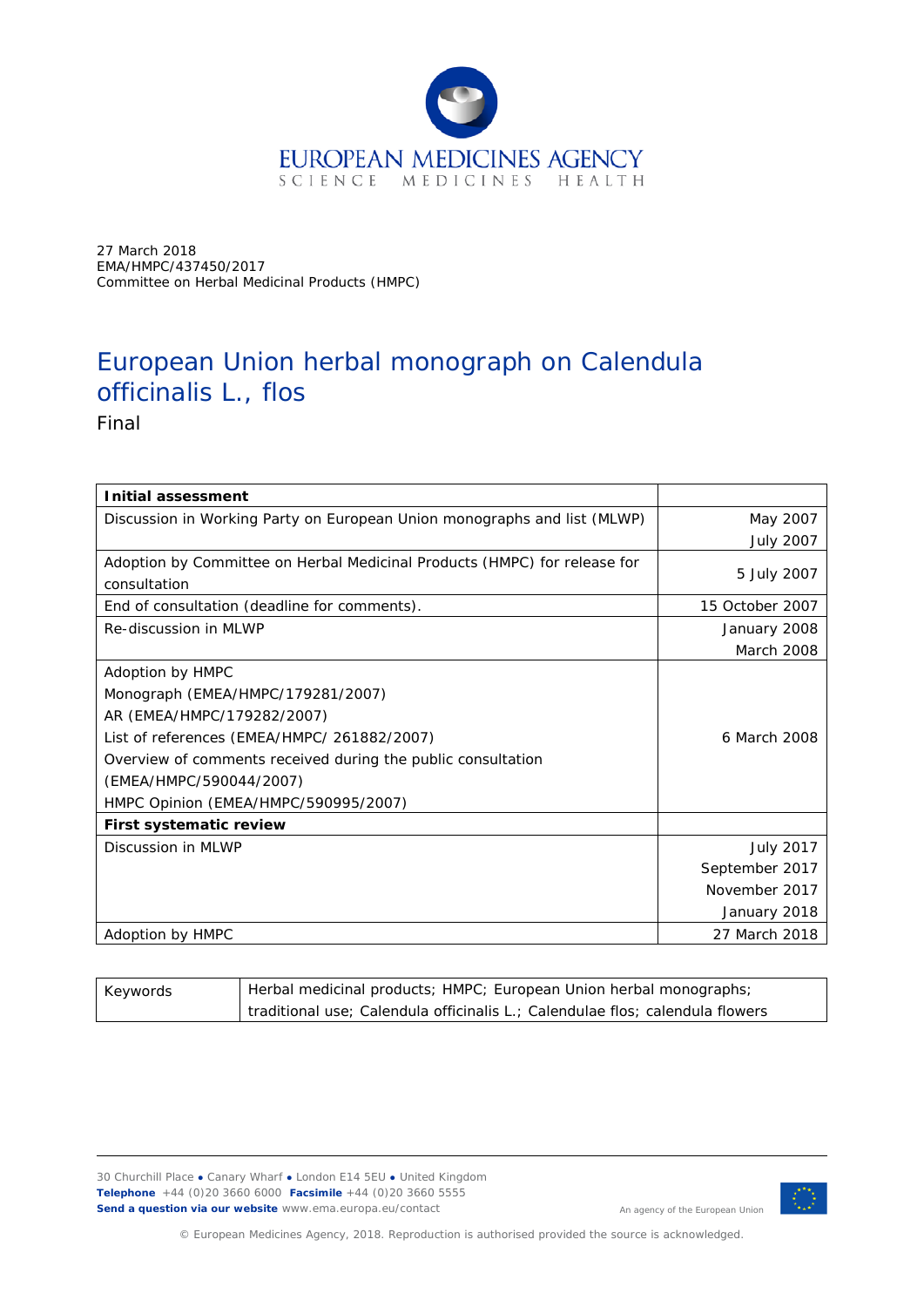| BG (bulgarski): Невен, цвят             | LT (lietuvių kalba): Medetkų žiedai     |
|-----------------------------------------|-----------------------------------------|
| CS (čeština): měsíčkový květ            | LV (latviešu valoda): Kliņģerītes ziedi |
| DA (dansk): Morgenfrueblomst            | MT (Malti): fjura tas-Suffejra          |
| DE (Deutsch): Ringelblumenblüten        | NL (Nederlands): Goudsbloem, bloem      |
| EL (elliniká): άνθος καλέντουλας- ανθός | PL (polski): kwiat nagietka             |
| καλενδούλης                             | PT (português): maravilhas, flor        |
| EN (English): calendula flower          | RO (română): floare de gălbenele        |
| ES (español): caléndula, flor de        | SK (slovenčina): kvet nechtíka          |
| ET (eesti keel): saialilleõisik         | SL (slovenščina): cvet vrtnega ognjiča  |
| FI (suomi): tarhakehäkukka, kukka       | SV (svenska): ringblomma, blomma        |
| FR (francais): souci                    | IS (íslenska): morgunfrú, blóm          |
| HR (hrvatski): nevenov cvijet           | NO (norsk): ringblomst                  |
| HU (magyar): körömvirág                 |                                         |
| IT (italiano): calendula fiore          |                                         |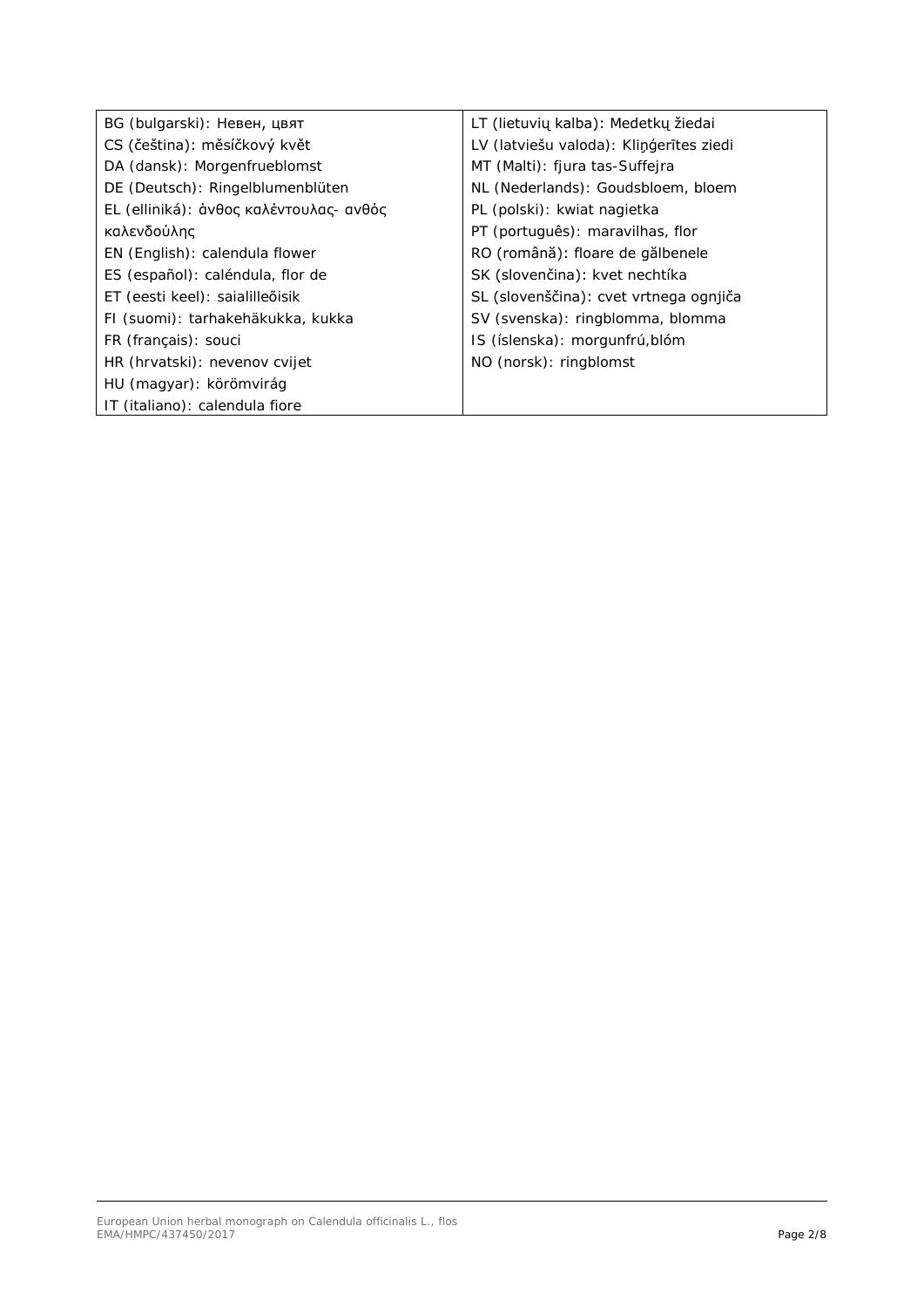### **European Union herbal monograph on** *Calendula officinalis* **L., flos**

### **1. Name of the medicinal product**

To be specified for the individual finished product.

# **2. Qualitative and quantitative composition**[1](#page-2-0), [2](#page-2-1)

| Well-established use | <b>Traditional use</b>                                                                       |
|----------------------|----------------------------------------------------------------------------------------------|
|                      | With regard to the registration application of Article<br>16d(1) of Directive 2001/83/EC     |
|                      | Calendula officinalis L., flos (calendula flower)                                            |
|                      | i) Herbal substance                                                                          |
|                      | As defined in the Ph. Eur. monograph                                                         |
|                      | ii) Herbal preparations                                                                      |
|                      | Comminuted herbal substance<br>a)                                                            |
|                      | Liquid extract (1:1), extraction solvent ethanol 40-<br>b)<br>50% (V/V)                      |
|                      | Liquid extract (1:1.8-2.2), extraction solvent<br>C)<br>ethanol 40-50% (V/V)                 |
|                      | Tincture (1:5), extraction solvent ethanol 70-90%<br>d)<br>(V/V)                             |
|                      | Liquid extract (1:10), extraction solvent fatty<br>e)<br>vegetable oil e.g. olive oil        |
|                      | Extract $(1:5 - 1:25)$ , extraction solvent hardened<br>f)<br>vegetable fat, petroleum jelly |

### **3. Pharmaceutical form**

| Well-established use | <b>Traditional use</b>                                                                                                                                                             |
|----------------------|------------------------------------------------------------------------------------------------------------------------------------------------------------------------------------|
|                      | Herbal substance or comminuted herbal substance for<br>infusion for oromucosal or cutaneous use.<br>Herbal preparations in liquid or semi solid dosage forms<br>for cutaneous use. |
|                      | The pharmaceutical form should be described by the<br>European Pharmacopoeia full standard term.                                                                                   |

<span id="page-2-0"></span><sup>&</sup>lt;sup>1</sup> The material complies with the Ph. Eur. monograph (ref.01/2011: 1297) declaration of the active substance(s) for an individual finished product should be in accordance with relevant herbal quality guidance.

<span id="page-2-1"></span> $2$  The declaration of the active substance(s) for an individual finished product should be in accordance with relevant herbal quality guidance

European Union herbal monograph on *Calendula officinalis* L., flos EMA/HMPC/437450/2017 Page 3/8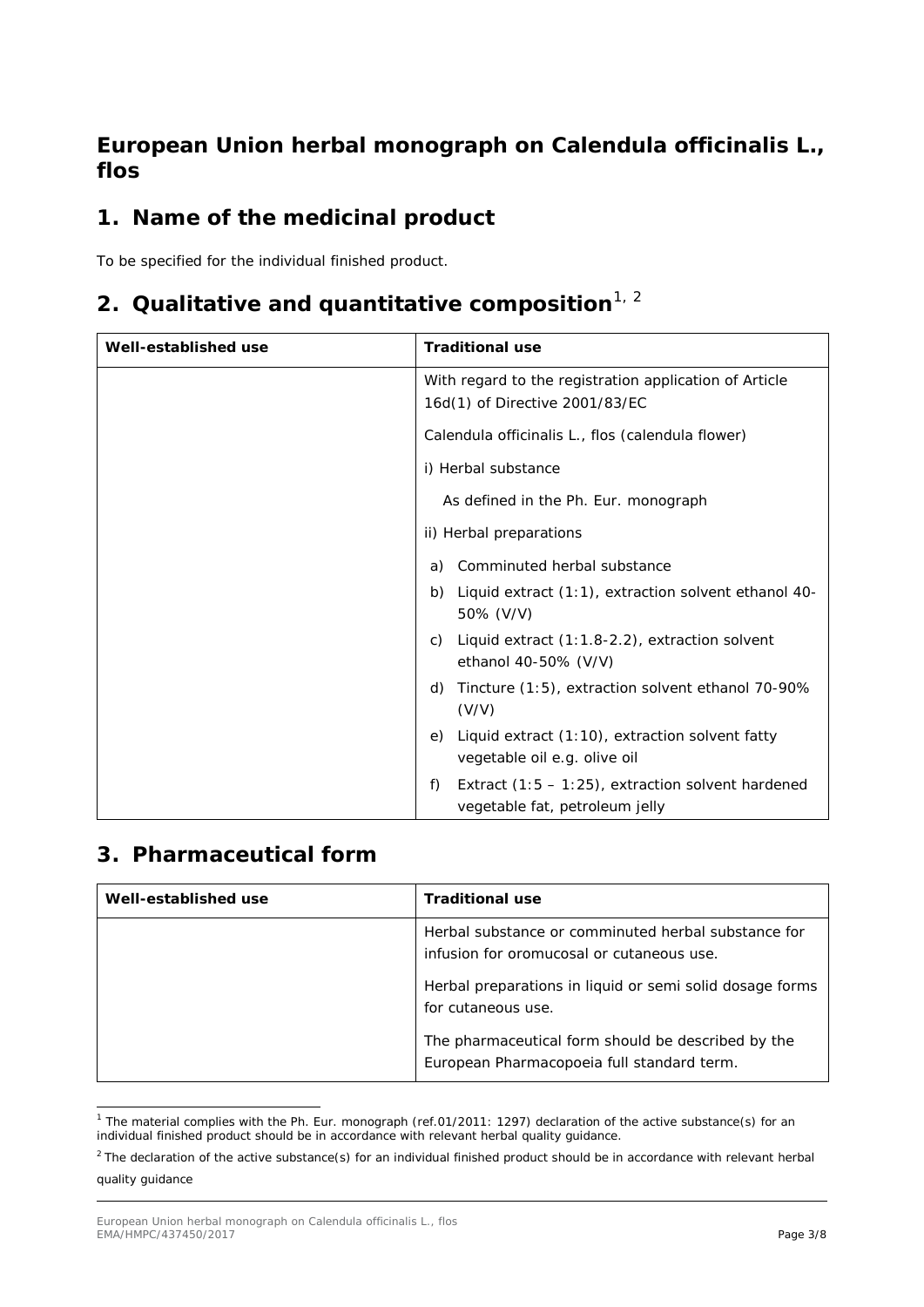### **4. Clinical particulars**

#### *4.1. Therapeutic indications*

| Well-established use | <b>Traditional use</b>                                                                                                                                                                      |
|----------------------|---------------------------------------------------------------------------------------------------------------------------------------------------------------------------------------------|
|                      | Indication 1)                                                                                                                                                                               |
|                      | Traditional herbal medicinal product for the<br>symptomatic treatment of minor inflammations of the<br>skin (such as sunburn) and as an aid in healing of<br>minor wounds.<br>Indication 2) |
|                      | Traditional herbal medicinal product for the<br>symptomatic treatment of minor inflammations in the<br>mouth or the throat.                                                                 |
|                      | The product is a traditional herbal medicinal product for<br>use in the specified indication exclusively based upon<br>long-standing use.                                                   |

### *4.2. Posology and method of administration*[3](#page-3-0)

| Well-established use | <b>Traditional use</b>                                                                                                                                                        |
|----------------------|-------------------------------------------------------------------------------------------------------------------------------------------------------------------------------|
|                      | <b>Posology</b>                                                                                                                                                               |
|                      | Indication 1)                                                                                                                                                                 |
|                      | Children, adolescents, adults and elderly                                                                                                                                     |
|                      | Single dose: 1-2 g herbal substance or<br>a)<br>comminuted herbal substance in 150 ml water.<br>The still warm infusion is used to prepare<br>impregnated dressings           |
|                      | Daily dose: 2 to 4 times                                                                                                                                                      |
|                      | b)<br>In semi-solid dosage forms: amount equivalent to<br>2-10% herbal substance                                                                                              |
|                      | In semi-solid dosage forms: amount equivalent to<br>C)<br>2-5% herbal substance                                                                                               |
|                      | Diluted at least 1:3 with freshly boiled water; used<br>d)<br>to prepare impregnated dressings; in semi-solid<br>dosage forms: amount equivalent to 2-10% herbal<br>substance |
|                      | In semi-solid dosage forms: amount equivalent to<br>e)<br>2-8% herbal substance                                                                                               |
|                      | In semi-solid dosage forms: amount equivalent to<br>f)<br>4-20% herbal substance                                                                                              |

<span id="page-3-0"></span> 3 For guidance on herbal substance/herbal preparation administered as herbal tea or as infusion/decoction/macerate preparation, please refer to the HMPC 'Glossary on herbal teas' (EMA/HMPC/5829/2010 Rev.1).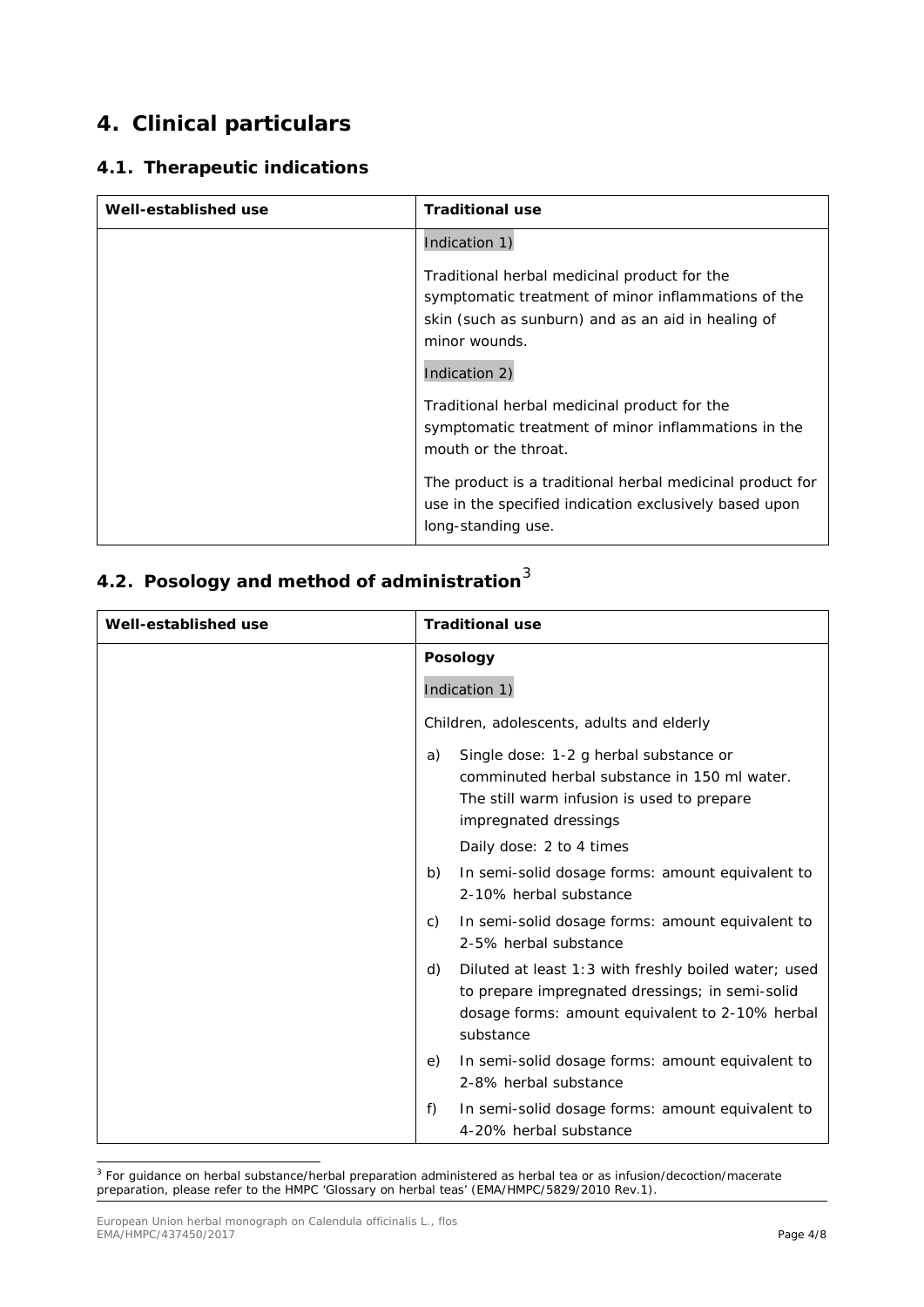| Well-established use | <b>Traditional use</b>                                                                                                                                                                                                            |
|----------------------|-----------------------------------------------------------------------------------------------------------------------------------------------------------------------------------------------------------------------------------|
|                      | For all preparations b) to f) Single dose: apply a thin<br>layer of semi-solid preparation to the affected area                                                                                                                   |
|                      | Daily dose: 2 to 4 times                                                                                                                                                                                                          |
|                      | The use in children under 6 years of age is not<br>recommended (see section 4.4 'Special warnings and<br>precautions for use').                                                                                                   |
|                      | Indication 2)                                                                                                                                                                                                                     |
|                      | Adolescents, adults and elderly                                                                                                                                                                                                   |
|                      | a) Single dose: Herbal substance or comminuted herbal<br>substance for infusion preparation for oromucosal use:<br>1-2 g in 150 ml water; the still warm infusion is used<br>for rinsing and gargling<br>Daily dose: 2 to 4 times |
|                      | Preparation d) As a gargle or mouth wash in a 2%<br>solution<br>Daily dose: 2 to 4 times                                                                                                                                          |
|                      | The use in children under 12 years of age is not<br>recommended (see section 4.4 'Special warnings and<br>precautions for use').                                                                                                  |
|                      | <b>Duration of use</b>                                                                                                                                                                                                            |
|                      | Indication 1)                                                                                                                                                                                                                     |
|                      | Impregnated dressings: remove after 30-60 minutes                                                                                                                                                                                 |
|                      | If the symptoms persist longer than 1 week during the<br>use of the medicinal product, a doctor or a qualified<br>health care practitioner should be consulted.                                                                   |
|                      | Indication 2)                                                                                                                                                                                                                     |
|                      | If the symptoms persist longer than 1 week during the<br>use of the medicinal product, a doctor or a qualified<br>health care practitioner should be consulted.                                                                   |
|                      | <b>Method of administration</b>                                                                                                                                                                                                   |
|                      | Indication 1)                                                                                                                                                                                                                     |
|                      | Cutaneous use                                                                                                                                                                                                                     |
|                      | Indication 2)                                                                                                                                                                                                                     |
|                      | Oromucosal use                                                                                                                                                                                                                    |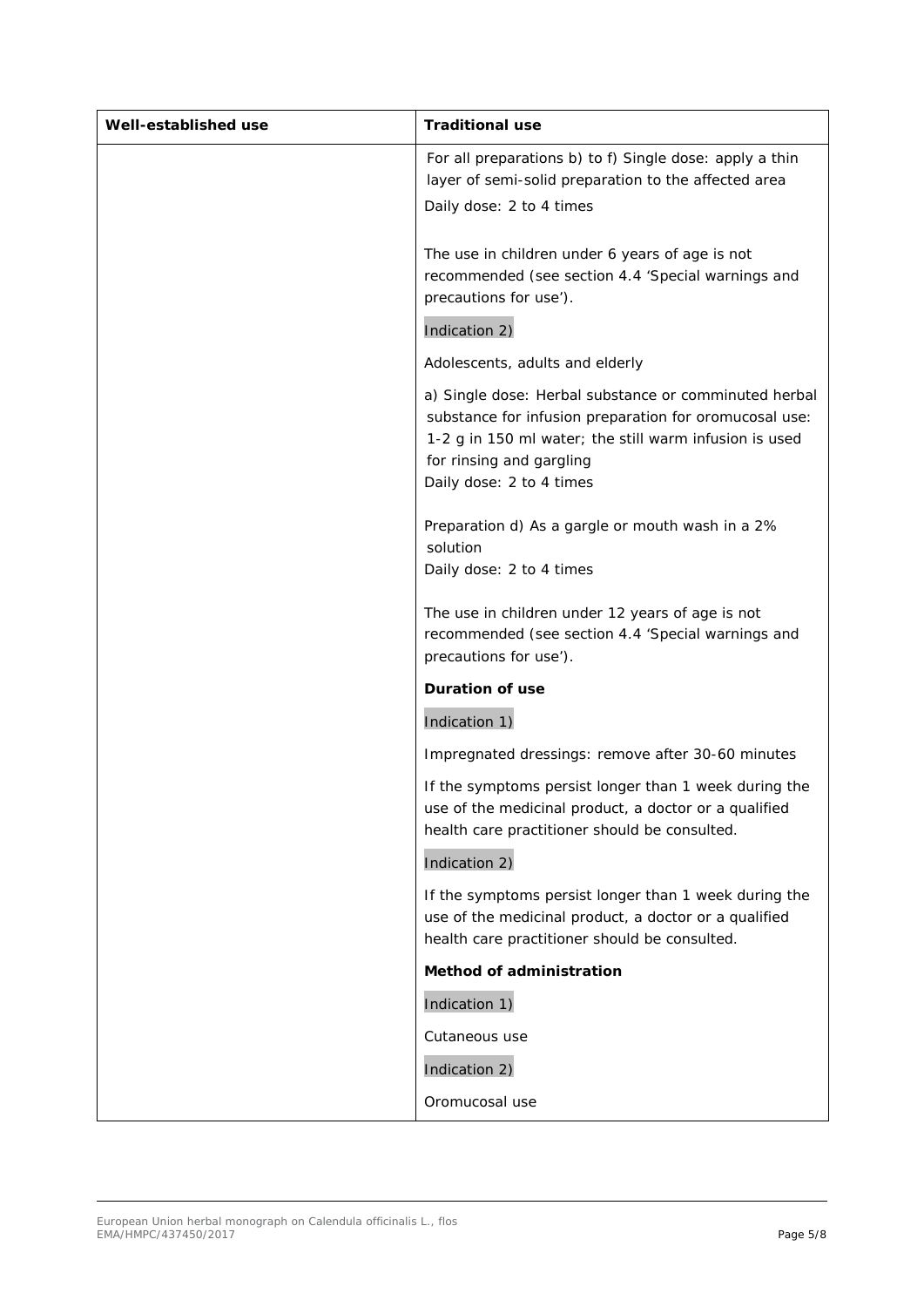#### *4.3. Contraindications*

| Well-established use | <b>Traditional use</b>                                                                                 |
|----------------------|--------------------------------------------------------------------------------------------------------|
|                      | Hypersensitivity to the active substance and to other<br>plants of the Asteraceae (Compositae) family. |

#### *4.4. Special warnings and precautions for use*

| Well-established use | <b>Traditional use</b>                                                                                                                                                                 |
|----------------------|----------------------------------------------------------------------------------------------------------------------------------------------------------------------------------------|
|                      | Indication 1)                                                                                                                                                                          |
|                      | The use in children under 6 years of age has not been<br>established due to lack of adequate data.                                                                                     |
|                      | If signs of skin infection are observed or the symptoms<br>worsen during the use of the medicinal product, a<br>doctor or a qualified health care practitioner should be<br>consulted. |
|                      | Indication 2)                                                                                                                                                                          |
|                      | The use in children under 12 years of age has not been<br>established due to lack of adequate data.                                                                                    |

#### *4.5. Interactions with other medicinal products and other forms of interaction*

| Well-established use | <b>Traditional use</b> |
|----------------------|------------------------|
|                      | None reported          |

#### *4.6. Fertility, pregnancy and lactation*

| Well-established use | <b>Traditional use</b>                                                                                                                                                                              |
|----------------------|-----------------------------------------------------------------------------------------------------------------------------------------------------------------------------------------------------|
|                      | Safety during pregnancy and lactation has not been<br>established. In the absence of sufficient data, the use<br>during pregnancy and lactation is not recommended.<br>No fertility data available. |

#### *4.7. Effects on ability to drive and use machines*

| Well-established use | <b>Traditional use</b> |
|----------------------|------------------------|
|                      | Not relevant           |

#### *4.8. Undesirable effects*

| Well-established use | <b>Traditional use</b> |
|----------------------|------------------------|
|                      |                        |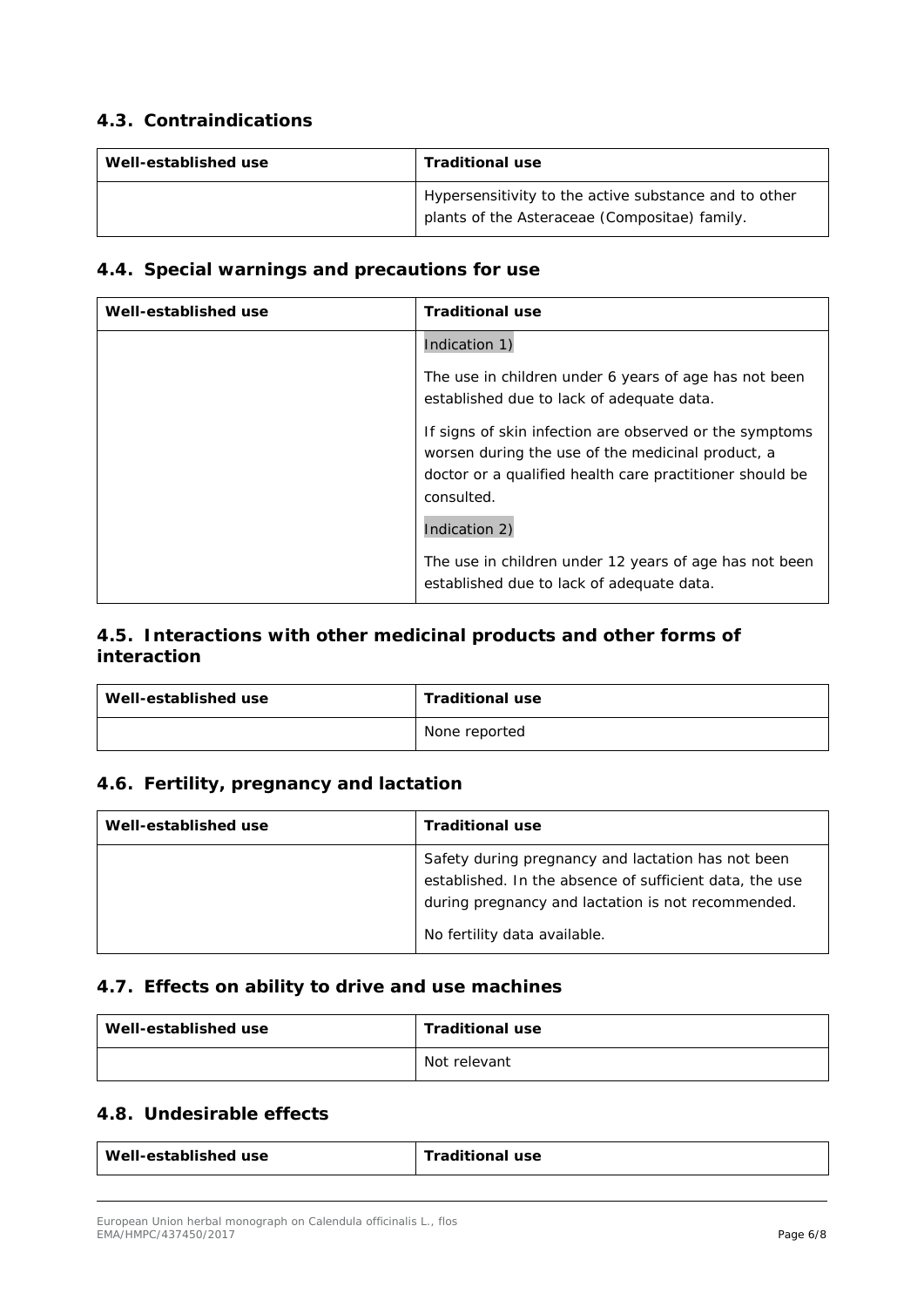| Well-established use | <b>Traditional use</b>                                                                                                            |
|----------------------|-----------------------------------------------------------------------------------------------------------------------------------|
|                      | Skin sensitization has been reported.                                                                                             |
|                      | The frequency is not known.                                                                                                       |
|                      | If other adverse reactions not mentioned above occur,<br>a doctor or a qualified health care practitioner should<br>be consulted. |

#### *4.9. Overdose*

| Well-established use | <b>Traditional use</b>                 |
|----------------------|----------------------------------------|
|                      | No case of overdose has been reported. |

### **5. Pharmacological properties**

#### *5.1. Pharmacodynamic properties*

| Well-established use | <b>Traditional use</b>                                                 |
|----------------------|------------------------------------------------------------------------|
|                      | Not required as per Article 16c(1)(a)(iii) of Directive<br>2001/83/EC. |

#### *5.2. Pharmacokinetic properties*

| Well-established use | <b>Traditional use</b>                                                   |
|----------------------|--------------------------------------------------------------------------|
|                      | Not required as per Article $16c(1)(a)(iii)$ of Directive<br>2001/83/EC. |

#### *5.3. Preclinical safety data*

| Well-established use | <b>Traditional use</b>                                                                                                      |
|----------------------|-----------------------------------------------------------------------------------------------------------------------------|
|                      | Not required as per Article 16c(1)(a)(iii) of Directive<br>2001/83/EC, unless necessary for the safe use of the<br>product. |
|                      | Available tests on genotoxicity (liquid extract with 60%<br>ethanol) did not give any reason for concern.                   |
|                      | Adequate tests on reproductive toxicity and<br>carcinogenicity have not been performed.                                     |

## **6. Pharmaceutical particulars**

| Well-established use | <b>Traditional use</b> |
|----------------------|------------------------|
|                      | Not applicable         |